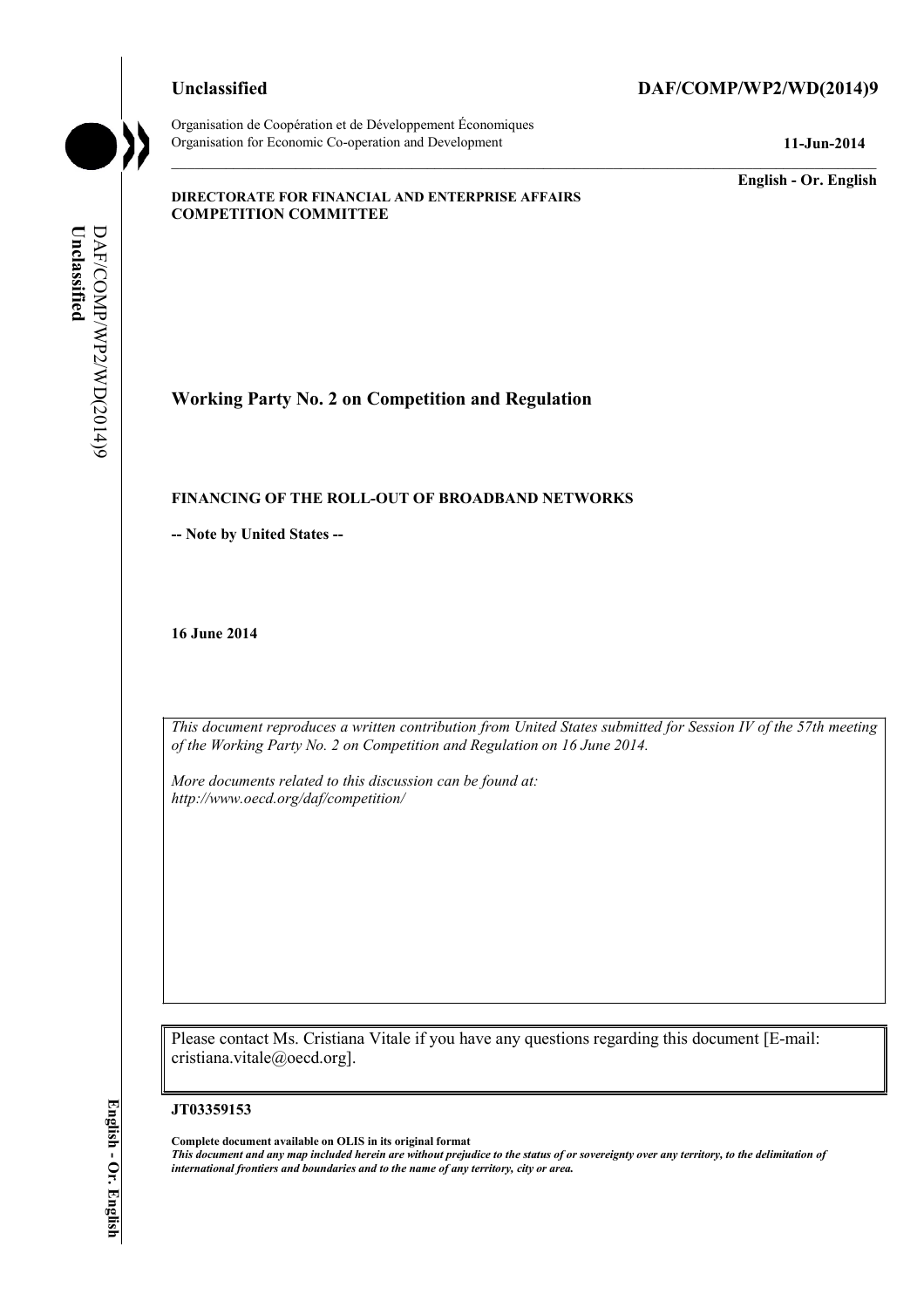DAF/COMP/WP2/WD(2014)9

## **MUNICIPAL BROADBAND PROJECTS IN THE UNITED STATES**

1. Affordable, ubiquitous broadband at sufficiently high speeds promotes each community's ability to create jobs and economic opportunities, improve education and health care services, protect the public, and increase government efficiency. These outcomes contribute both to local success and to the nation's global competitiveness, innovative spirit, and continued growth as a leading digital economy.

2. A lack of infrastructure development across communities can delay wide-scale broadband adoption and hinder innovation and economic growth in communities across the nation.

3. Community anchor institutions, such as government facilities, hospitals, and universities, require large bandwidth capacity to provide their multiple users with high-speed connections for their various needs, including video conferencing and large data file transfers.

 2013, 42.5% of rural and 89.6% of urban residents lived in areas where maximum download speeds of at 4. Affordable, high-capacity broadband is not yet available in many communities. As of June 30, least 50 megabits per second (Mbps) are available.<sup>1</sup> The risks of private investment, caused by high capital expenditures in conjunction with demand uncertainty, as well as externalities from the public benefits of broadband adoption that private providers cannot capture fully in the price of service, can lead to situations where markets underinvest in high-speed broadband deployment.<sup>2</sup>

5. Some unserved or underserved municipalities that have not attracted adequate private investment for high-speed broadband have pursued, or are exploring, constructing and/or operating their own local broadband networks, either in partnership with private enterprise or independently.

diverse constituencies ranging from community anchor institutions to residential communities.<sup>3</sup> Many 6. Hundreds of communities have built publicly owned fiber-optic or cable networks, serving such broadband networks developed in municipalities that had previously established electrical utilities of their own or as a cooperative with other localities to bring electrical service to their communities. In some communities, these networks are the only broadband service provider. In other communities, the municipal network functions as one of the available choices among broadband providers, along with cable and DSL providers.

7. Financially, some municipal networks have been successful while others have struggled to pay off bonds or loans used for capital investment. Municipalities' experiences successfully developing and managing broadband networks have differed over time and may provide useful insights for other communities.

 $\overline{1}$ NTIA & FCC, Broadband Statistics report: Broadband Availability in Urban vs. Rural Areas (data as of June 2013), February 2014.<br>OECD, Developments in Fibre Technologies and Investment, April 3, 2008. In addition, where the

 $\overline{2}$ consumer surplus in a market may justify investments in new service or technology upgrades, private providers' inability to extract enough of the surplus may prevent the investments from taking place.

<sup>&</sup>lt;sup>3</sup> See Government Accountability Office, Federal Broadband Deployment Programs and Small Business, GAO-14-203 (February 2014).